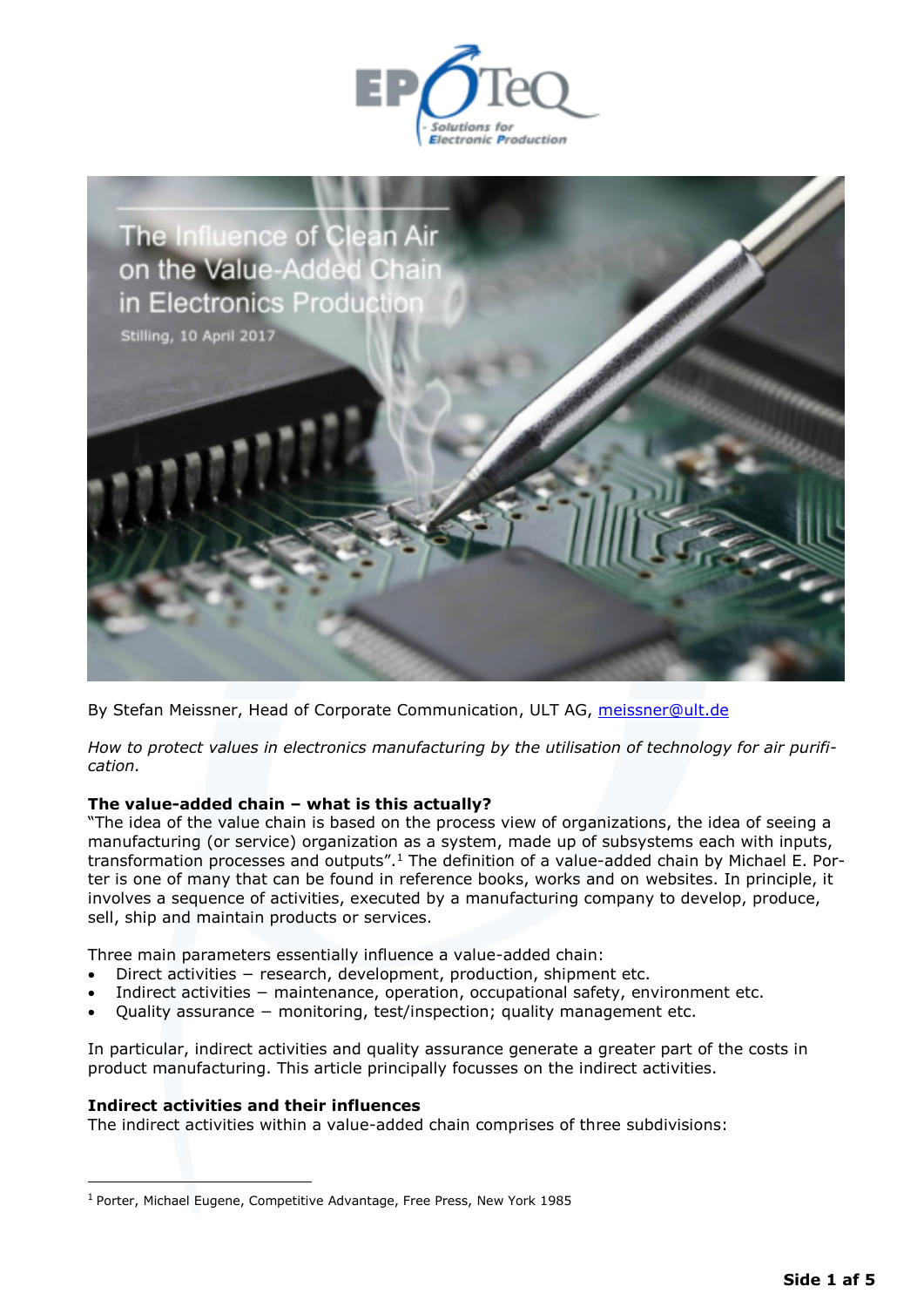

- Maintenance this includes production resources and rooms as well as the entirety of all systems and plants
- Product quality this includes precision of manufacture, accuracy, functionality and cleanliness
- Occupational safety this includes work clothing, ESD protection, injury potential and clean air

All three issues have one common factor: they depend on clean air in the production rooms. How is this the case?

In modern electronics production, there is a multitude of different processes: from connection and separation technologies, surface processing such as marking, drilling, sintering and milling, the utilisation of fluxes, up to production processes such as 3D printing or rapid prototyping by means of laser, soldering, welding and gluing – all these processes generate harmful substances that might have extreme health impacts.

## **Airborne contaminants and their impacts**

To put it shortly, all airborne pollutants have negative effects on employee health but also on production plants and products.



*Image 1: The threefold damaging effect of laser fume on humans, machines and products* 

In principle, airborne pollutants are classified due to particle sizes. This classification primarily focusses on the influence of emissions on the human body. In addition to the possibilities of brain damages, neurotoxic effects or airway injuries, they are differentiated in terms of being inhaling (E fraction) or alveolar<sup>2</sup> (A fraction).

The capture of contaminants is regulated by law in various countries. These regulations determine categories of danger for specific hazardous substances, e.g. in terms of fire and explosion risks, or in types of health damaging effects (cancerogenic, mutagenic or toxic for reproduction).

 $\overline{a}$ 

<sup>&</sup>lt;sup>2</sup> Meaning that it permanently gets into the lung tissue (into the so-called alveolar sacs).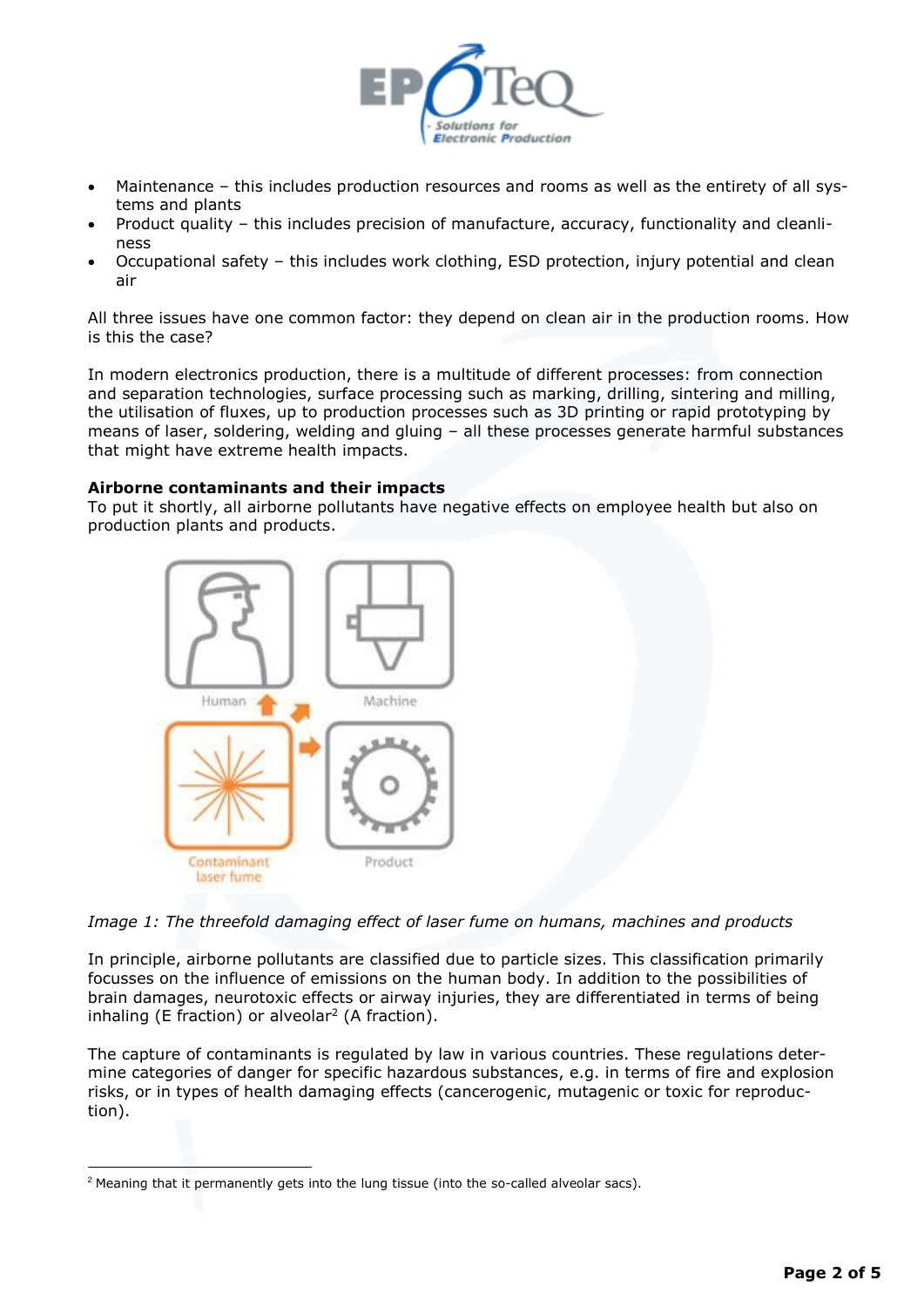

Airborne contaminants may additionally have negative impact on production systems and products. Depending on technology (laser, soldering, welding, etc.), they consist of various inorganic and organic substances, which might have partly dramatic effects based on chemical reactions.

Soldering fume, for instance, mainly consists of fluxes, soldering material and detergent residues, which often join up to adhesive aerosols. They also compromise machinery and products – and finally product quality − as they create firmly attached dirt layers.

Contamination of electronic assemblies with tacky dusts may lead to conductor track corrosion, which can lead to partly or complete functional failure. Product quality suffers from the impact of hazardous emissions in the long term.

# **Extraction and filtration technology and its support**

The early removal of airborne pollutants prevents their impact. Extraction and filtration systems provide an effective solution. The variety of systems on the market is high. Extraction and filtration units are determined by type, composition and amount of pollutants;

system utilisation in automated, semi-automated and manual production as well as mobility or flexibility.



*Image 2: Mobile extraction and filtration system for larger amounts of soldering fume, the LRA 1200 from ULT* 

Modern extraction and filtration systems clean process air to such a high degree that the purified air can be moved back to the working area. This is based upon innovative filtration concepts, which can additionally be configured to special requirements.

The capturing of airborne pollutants is another decisive aspect in air purification. Closest proximity to the source of pollution is of critical importance – the closer, the better. Not only to capture the majority of all particles but to minimise economic efforts.

A general rule says that twice the distance between emission source and capturing element requires four times the exhaust performance in the extraction and filter system. Capturing elements are nozzles mounted on extraction arms. They guarantee the ideal capturing of airborne contaminants.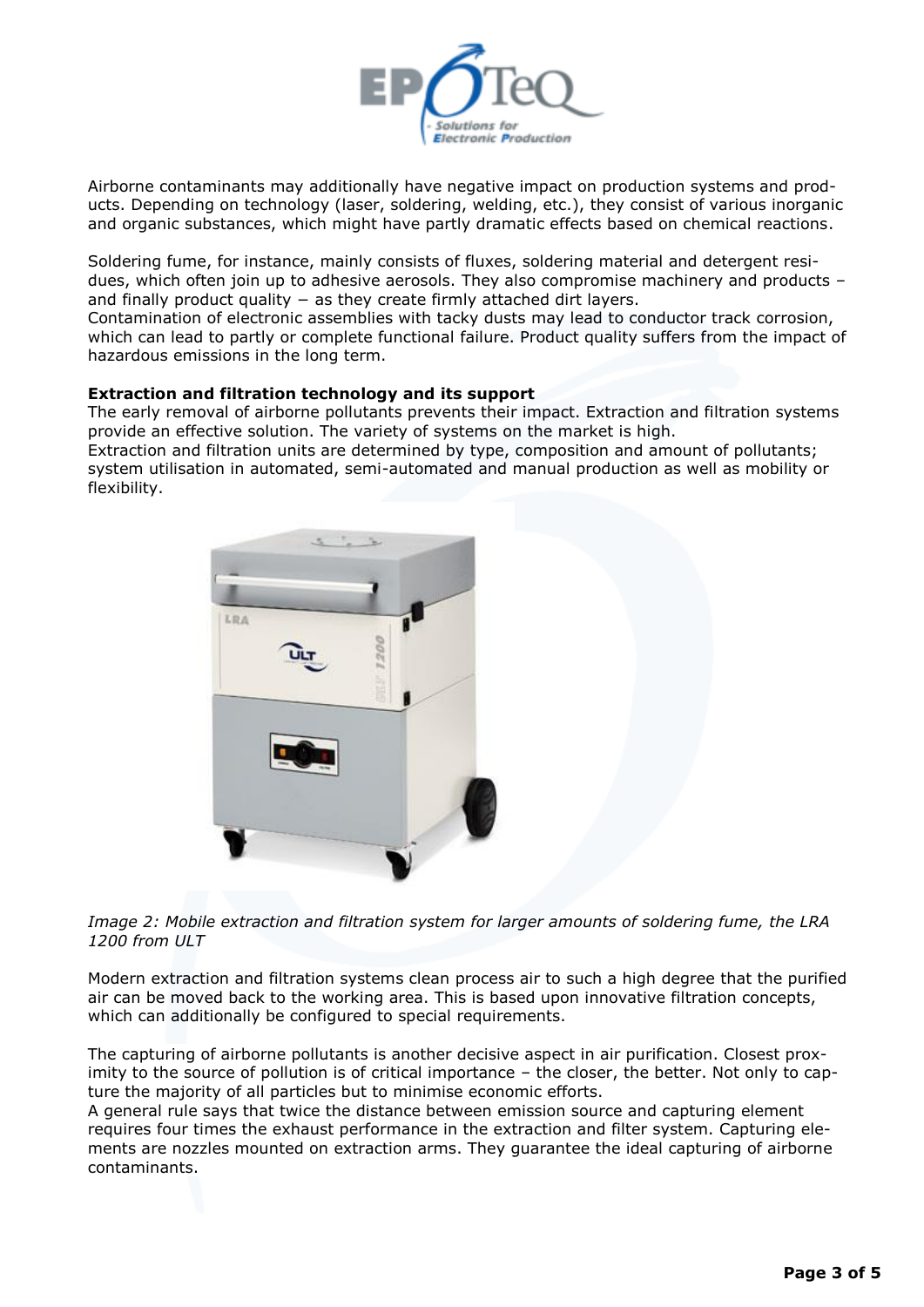

Due to pollution amount and type as well as airflow principles, they are available in various versions – up to complete housing solutions.



*Image 3: Selection of capturing elements* 



Basically, the appropriate capturing element can deliver a substantial contribution to the quality of the extraction and filtration device.

The degree of capture rate forms the basis for subsequent high-grade filtration, finally providing high overall efficiency and low residue in the returned clean air.

Image 4: Soldering fume extraction at manual workplace - Utilisation of a suction pipe mount*ed on an extraction arm*